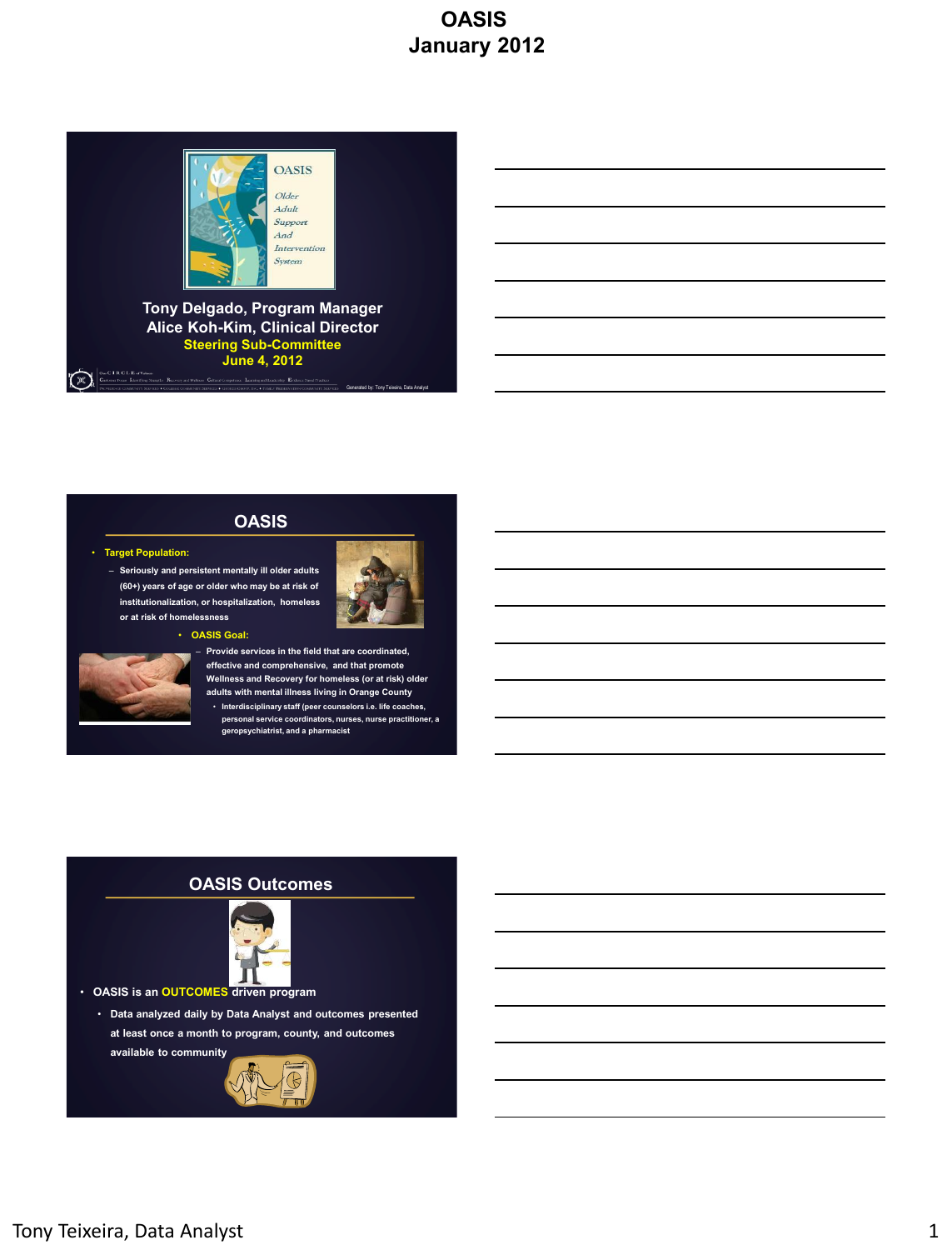

| <u> 1989 - Johann Stoff, deutscher Stoff, der Stoff, der Stoff, der Stoff, der Stoff, der Stoff, der Stoff, der S</u> |  |  |
|-----------------------------------------------------------------------------------------------------------------------|--|--|
| <u> 1989 - Johann Stoff, deutscher Stoff, der Stoff, der Stoff, der Stoff, der Stoff, der Stoff, der Stoff, der S</u> |  |  |
| <u> 1989 - Johann Stoff, deutscher Stoff, der Stoff, der Stoff, der Stoff, der Stoff, der Stoff, der Stoff, der S</u> |  |  |
| <u> 1989 - Johann Stoff, deutscher Stoff, der Stoff, der Stoff, der Stoff, der Stoff, der Stoff, der Stoff, der S</u> |  |  |
| <u> 1989 - Johann Stoff, deutscher Stoffen und der Stoffen und der Stoffen und der Stoffen und der Stoffen und de</u> |  |  |
| <u> 1989 - Johann Stoff, deutscher Stoff, der Stoff, der Stoff, der Stoff, der Stoff, der Stoff, der Stoff, der S</u> |  |  |
|                                                                                                                       |  |  |

### **Orange County Graduation Rate: Update**

- **For the 2011-2012 fiscal year, OC set a 10% graduation rate goal for all FSP programs**
	- **The OASIS program would need 15 graduations for the fiscal year to meet this goal**
	- As of April 2012 OASIS has had 23 graduations



**153% of Goal!!!!**





| ,我们也不会有什么。""我们的人,我们也不会有什么?""我们的人,我们也不会有什么?""我们的人,我们也不会有什么?""我们的人,我们也不会有什么?""我们的人                                      |  | the control of the control of the control of |
|-----------------------------------------------------------------------------------------------------------------------|--|----------------------------------------------|
|                                                                                                                       |  |                                              |
| <u> 1989 - Andrea Santa Andrea Andrea Andrea Andrea Andrea Andrea Andrea Andrea Andrea Andrea Andrea Andrea Andr</u>  |  |                                              |
|                                                                                                                       |  |                                              |
| <u> 1989 - Johann Stoff, deutscher Stoffen und der Stoffen und der Stoffen und der Stoffen und der Stoffen und de</u> |  |                                              |
| and the control of the control of the control of the control of the control of the control of the control of the      |  |                                              |
|                                                                                                                       |  |                                              |
|                                                                                                                       |  |                                              |
|                                                                                                                       |  |                                              |
|                                                                                                                       |  |                                              |
|                                                                                                                       |  |                                              |
|                                                                                                                       |  |                                              |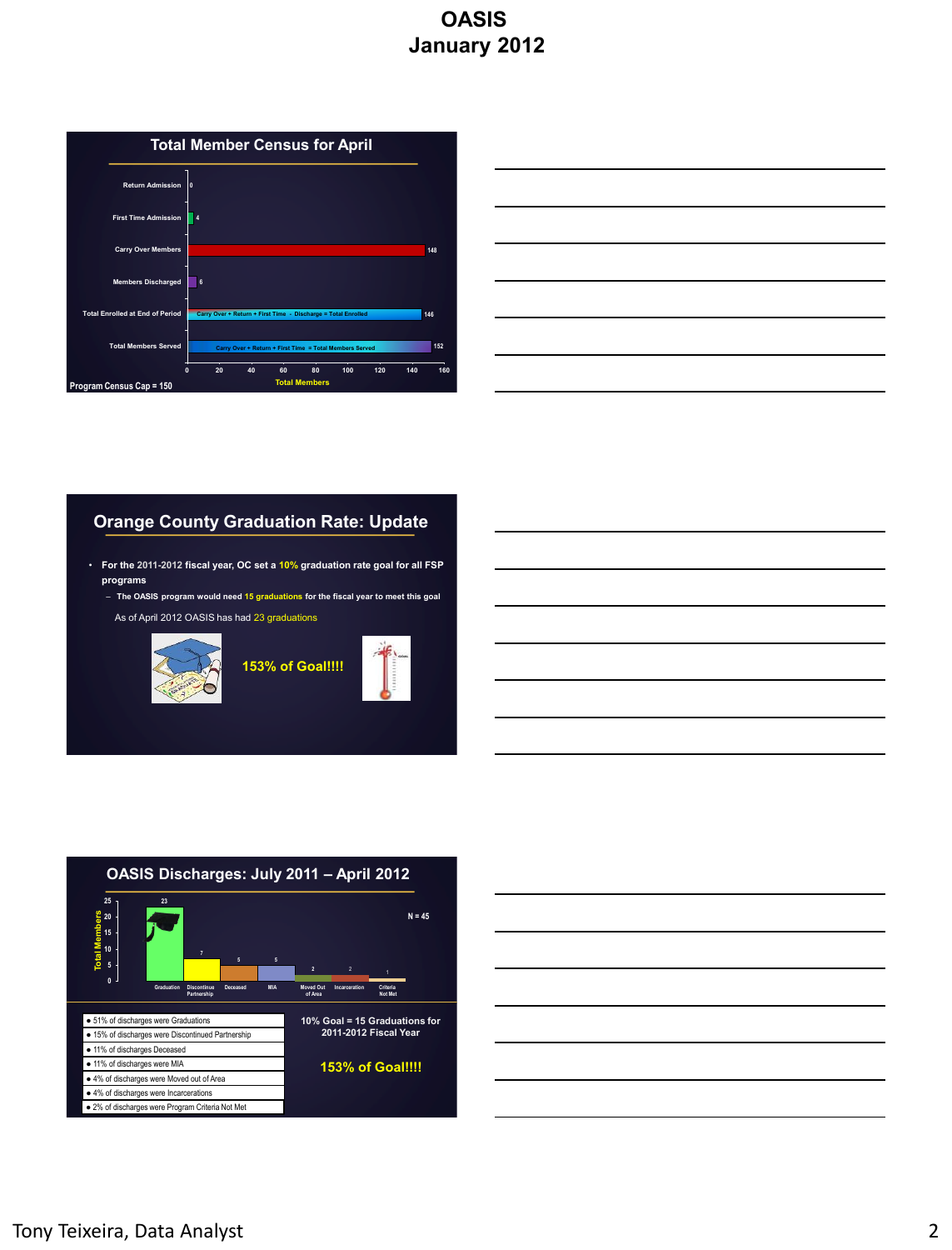







**● 146 members Homeless or at risk of homelessness at intake ● 90 (62%) members at end of reporting period living independently without program subsidy**





**● Older Adult population priority not enrolling in school or employment, but being connected to the community, family and friends. Low education and employment in line with older adult population goals**

**● OASIS Activity Center – member run groups; peer mentoring; volunteer opportunities, etc.**

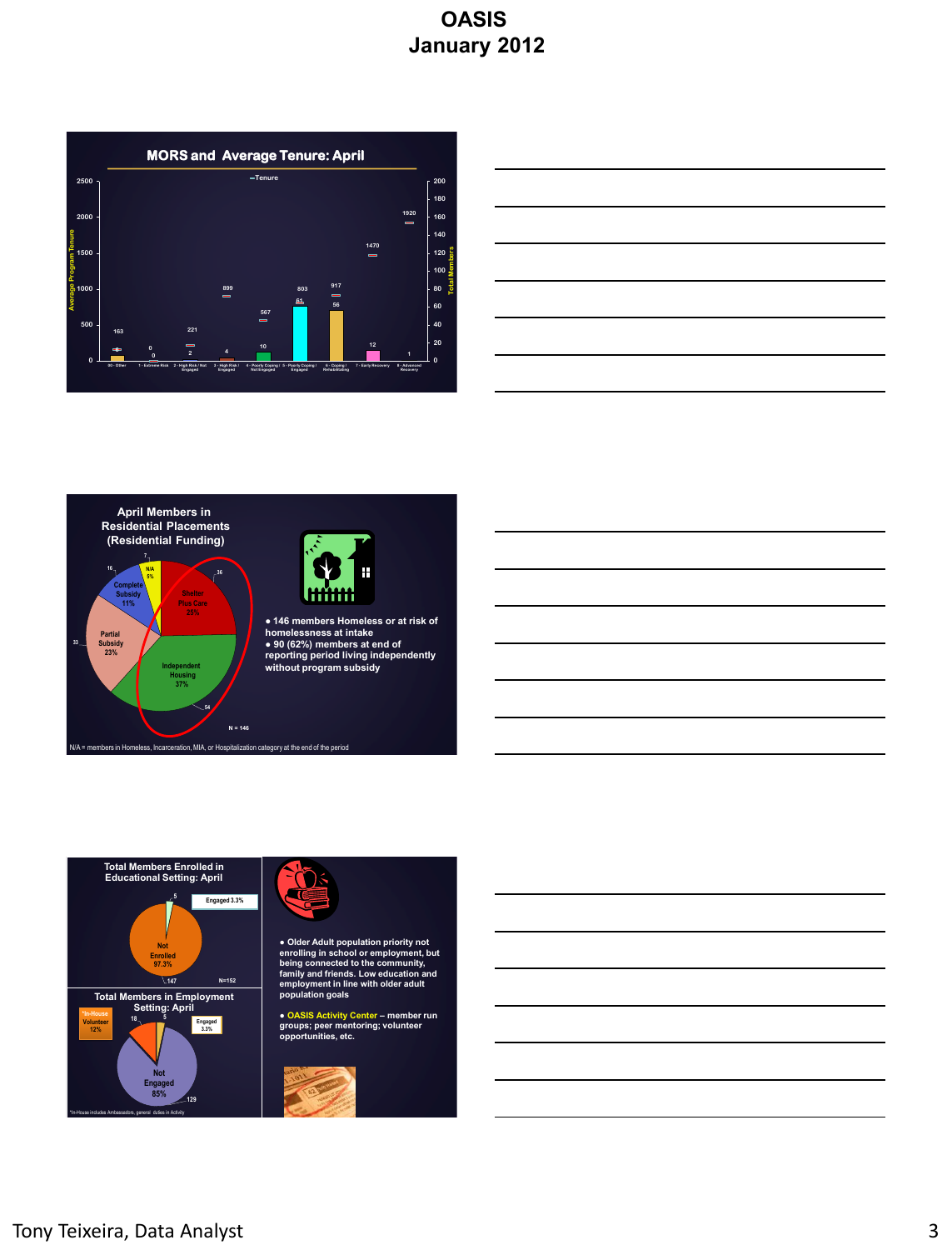

| <u> 1989 - Johann Stoff, deutscher Stoff, der Stoff, der Stoff, der Stoff, der Stoff, der Stoff, der Stoff, der S</u>  |  |                                   |
|------------------------------------------------------------------------------------------------------------------------|--|-----------------------------------|
| <u> 1989 - Johann Stoff, deutscher Stoff, der Stoff, der Stoff, der Stoff, der Stoff, der Stoff, der Stoff, der S</u>  |  |                                   |
| <u> 1989 - Johann Stoff, amerikansk politiker (d. 1989)</u>                                                            |  | the control of the control of the |
| <u> 1989 - Johann Barn, mars ann an t-Amhain ann an t-Amhain ann an t-Amhain ann an t-Amhain an t-Amhain ann an t-</u> |  |                                   |
|                                                                                                                        |  |                                   |
|                                                                                                                        |  |                                   |

# **OASIS Medical Team**

- **In order to meet the special needs of the older adult population, OASIS has a full medical team on site that regularly meets with members and ensures medical needs are not a barrier in member recovery goals**
- **Onsite medical team:**
- **- Nurse Practitione**
- **2 nurses**
- **Geropsychiatrist** – **Pharmacist**
- **Geriatric educator (all medical staff participate in this)**